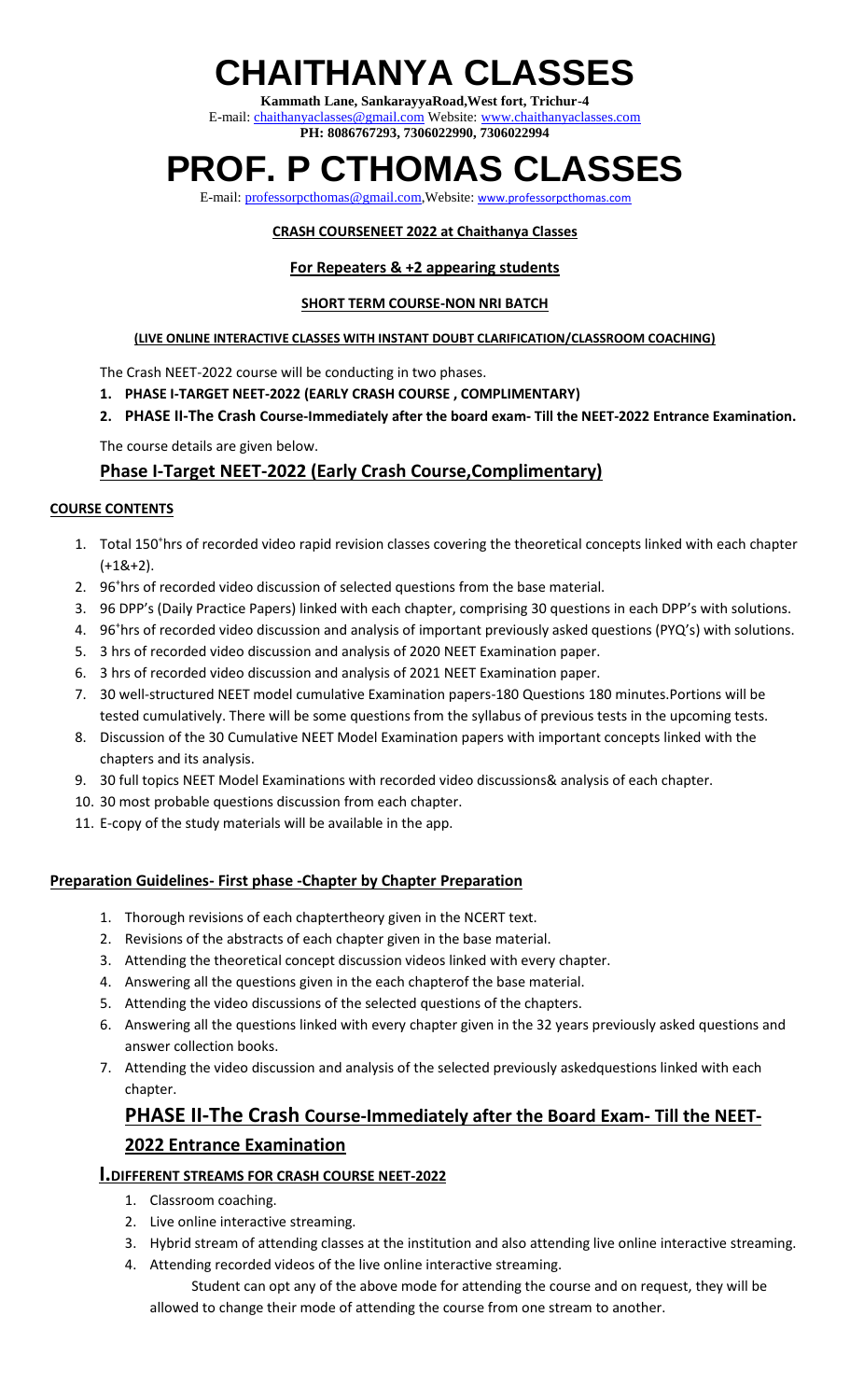#### **II.COURSE CONTENTS**

#### 1. Modules

A set of 11 study books (8 base materials+3 books containing previous year questions (PYQs)) Physics-5 books,Chemistry-3 books,Biology-3 books which cover the theory abstract from each chapter, Questions of different levels with keys/Detailed hints and solutions;32 years chapter wise PYQs with solutions.

A total of 15640 questions with solutions/ keys in 11 books.

- 2. 120<sup>+</sup>hours of theory discussion, 240+ hours of important question discussion.
- 3. 30cumulative NEET Model Examinations(3 hours) and 4 hours discussion of each paper.
- 4. 30 full topic NEET Model Examinations(3 hours) and 4 hours discussion and analysis of each paper. The NEET model Examination and discussion will continue till 2 days before that of NEET Examination.

#### **III. OMR Examination**

Original OMR Examination for classroom stream attending students and OMR cum online Examination for live online stream opting students(The procedure for OMR cum online Examinations will be send via separate E-mail.)

#### **IV. Doubt clearance**

The classroom coaching opting students can meet the faculties and can clear their doubts and all the students can use the chat box, or Q&A or E-mail or WhatsApp for clearing their doubts.

#### **V. Course commencement date**

The batches commence very next day after the respective board Examination.The detailed course programme for Crash course will be issued before the commencement of the Board Examination of different streams.There will be separate batches for Tamil Nadu state board, Kerala state board, &CBSE.

#### **VI.FEE Details**

- \* Fee for the Crash Course phase II is Rs.12000/-+18% GST=14160/- which is to be paid through Online/DD/cash.
- \* The fee paid Rs.12000/- is for the cost of 11 study books. The study books once issued will not be taken back or the cost will not be refunded. All the items except study materials, mentioned in the course content are free of cost and complementary.
- **NB:** Any doubt regarding the teaching sessions, OMR Examination or Online Examinations etc. should be clarified before joining the course.

#### **VII.Online Admission Procedure for Students staying in India (for Non NRI Students)**

1 Remit the course fee online.

A/C details:

 A/C Name: Chaithanya Classes A/C No:0368073000001046 IFSC/NEFT CODE: SIBL0000368 SWIFT CODE: SOININ55 South Indian Bank, East fort,Trichur-5,Kerala,India.

- \*Payments in INR only.
- 2. While making the remittance, Parent/Guardian should mention the student name in the sender to receiver information of the IFSC/NEFT/SWIFT application.
- 3. Please fill the online application form from http://chaithanyaclasses.com/nonnri-onlineform after making the payment.
- 4. Any doubt regarding the course should be clarified through phone or email before joining.
	- 5. There will be slight changes in the time schedule and in the mode of uploading according to the necessity, but the total teaching hours and of Question discussions and Examinations offered will not be changed. There will be changes in the streams offered, whenever there is a necessity, subject to GOVT.directions.
	- 6. Online Class Login details will be mailed to you once the admission procedure is complete.

Wishing you God's grace in abundance

Course Co-ordinator

Thomas Johnson Prof. P.C.Thomas&Prof.(Dr.)K.T.Johnson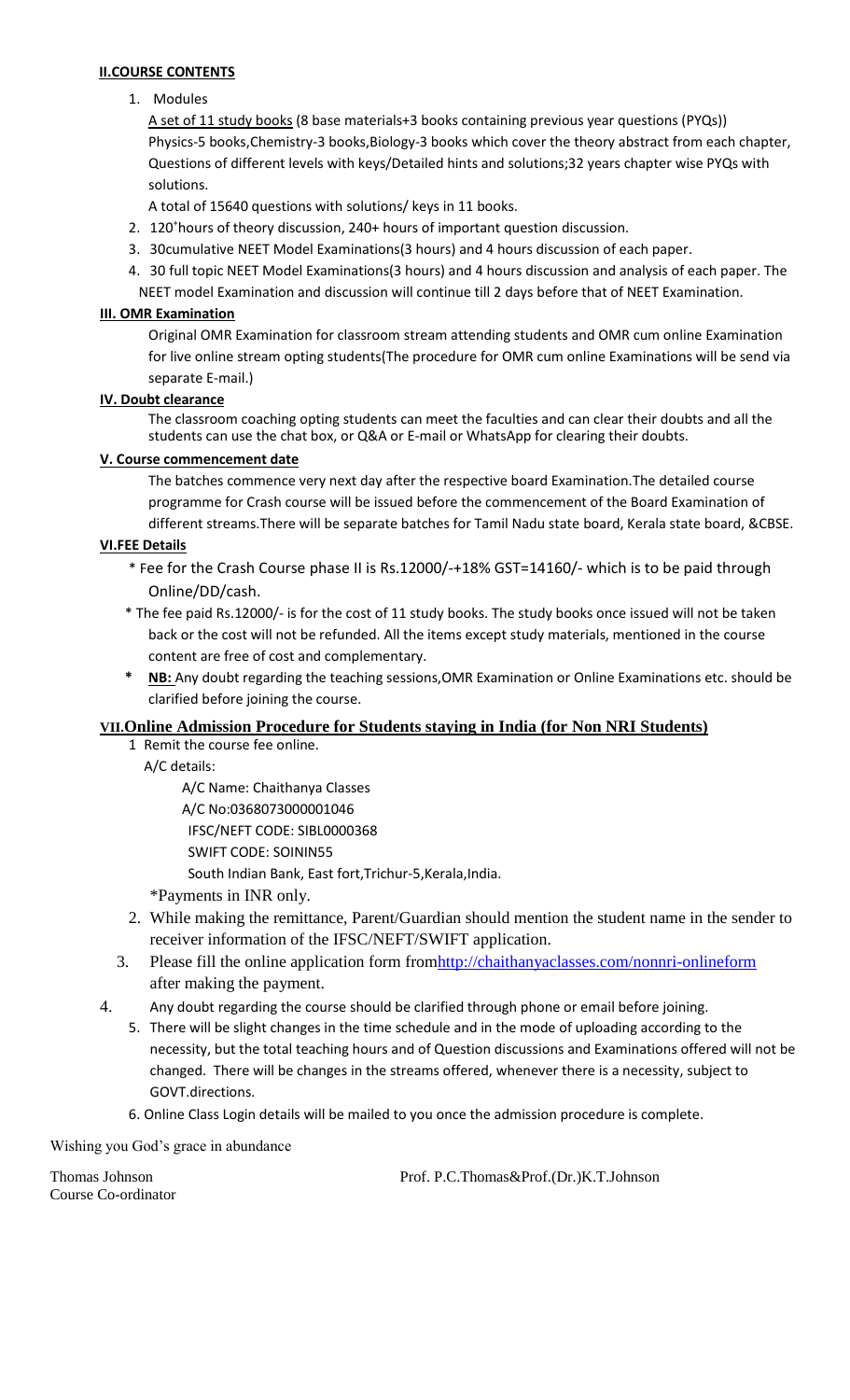#### **Prof. P.C Thomas Classes & Chaithanya Classes www.chaithanyaclasses.com chaithanyaclasses@gmail.com Ph: 7306022990,7306022994,8086767293**

**Dear Crash batch Student,**

**Please note the following points.**

**1. The May 25th batch for NEET -2022 will commence at 9 am on 25/5/2022.**

**2. There will be a 4 hour class in the F.N session from 9 am to 1pm & 3 hour class in the A.N session from 1.45 pm to 4.45 pm with a lunch break between 1 pm to 1.45 pm. The detailed schedule is given below.**

**3. The Second phase of crash course is the superstructure built up on the 1st phase of the crash course. As you know the 1st phase is a self-learning package which you have to work out independently.**

**4. The second phase of the crash course can be attended as classroom coaching/ live online or hybrid mode of the classroom coaching and live online classes, since some students have to avail leave to attend their practical exams and also other competitive exams.**

**5. All the students will be joined in the live online classes and those who are attending direct classroom coaching, should avail a prior permission to shift in to the hybrid mode or to the only live online stream.**

**6. If the classroom coaching student will become absent, without prior permission, will have to report at the office along with the parent or guardian, for to reenter into the class.**

**7. The 96 most probable questions DPPs & 30 cumulative NEET models will be conducted as home examinations and selected tough questions will be discussed in the class.**

**8. The 30 NEET model exams will be conducted as per the given schedule. The online stream students can download the OMR from the App and after the online exam, the student should upload the marked OMR. The detailed hints with solution will be uploaded immediately after the exam and they can attend the live online discussion as per the timetable.**

**9. The late batch students can attend the NEET Model examination as per the examination schedule and can attend the recorded videos of the discussion. The detailed examination schedule is given separately.**

**BOTANY ZOOLOGY CHEMISTRY PHYSICS**  $\begin{bmatrix} \text{LUNCH} \\ \text{PBF+Y} \end{bmatrix}$  **PHYSIC BREAK PHYSICS CHEMISTRY DATE DAY 9 AM TO 10 AM 10 AM TO 11 AM 11 AM TO 12 NOON 12 NOON TO 1 PM 1.45 PM 1 PM TO 1.45 PM TO 3.15 PM 3.15 PM TO 4.45 PM 25/05/22 WED B1(+2) Z1(+2) C15(+2) P16(+2) P17(+2) C16(+2) 26/05/22 THU B1(+2) Z1(+2) C15(+2) P16(+2) P17(+2) C16(+2) 27/05/22 FRI B2(+2) Z2(+2) C15(+2) P16(+2) P19(+2) C17(+2) The Teaching Schedule for 25 th May-2022 CRASH BATCH -NEET-2022 students at CHAITHANYA CLASSES**

| 20/03/22 | 1 N V      | ן זיין גט         | 44,741    | <b>5431741</b> | <b>FIU(T4)</b> | <b>FILITE</b>     | <b>CIU</b> (TZ) |
|----------|------------|-------------------|-----------|----------------|----------------|-------------------|-----------------|
| 27/05/22 | <b>FRI</b> | $B2(+2)$          | $Z2(+2)$  | $C15(+2)$      | $P16(+2)$      | $P19(+2)$         | $C17(+2)$       |
| 28/05/22 | <b>SAT</b> | $B2(+2)$          | $Z2(+2)$  | $C18(+2)$      | $P18(+2)$      | $P19(+2)$         | $C17(+2)$       |
| 29/05/22 | <b>SUN</b> | $B3(+2)$          | $Z3(+2)$  | $C18(+2)$      | $P18(+2)$      | $P20(+2)$         | $C19(+2)$       |
| 30/05/22 | <b>MON</b> | $B3(+2)$          | $Z3(+2)$  | $C18(+2)$      | $P18(+2)$      | $P20(+2)$         | $C19(+2)$       |
| 31/05/22 | <b>TUE</b> | $B4(+2)$          | $Z4(+2)$  | $C20(+2)$      | $P21(+2)$      | $P22(+2)$         | $C21(+2)$       |
| 01/06/22 | <b>WED</b> | $B4(+2)$          | $Z4(+2)$  | $C20(+2)$      | $P21(+2)$      | $P22(+2)$         | $C21(+2)$       |
| 02/06/22 | <b>THU</b> | $B5(+2)$          | $Z5(+2)$  | $C20(+2)$      | P21(+2)        | $P23(+2)$         | $C22(+2)$       |
| 03/06/22 | FRI        | $B5(+2)$          | $Z5(+2)$  | $C23(+2)$      | P24(+2)        | $P23(+2)$         | $C22(+2)$       |
| 04/06/22 | SAT        | $B6(+2)$          | $Z6(+2)$  | $C23(+2)$      | $P24(+2)$      | $P25(+2)$         | $C24(+2)$       |
| 05/06/22 | <b>SUN</b> | $B6(+2)$          | $Z6(+2)$  | $C23(+2)$      | $P24(+2)$      | $P25(+2)$         | $C24(+2)$       |
| 06/06/22 | <b>MON</b> | $B7(+2)$          | $Z7(+2)$  | $C25(+2)$      | $P27(+2)$      | $P26(+2)$         | $C26(+2)$       |
| 07/06/22 | <b>TUE</b> | $B7(+2)$          | $Z7(+2)$  | $C25(+2)$      | P27(+2)        | $P26(+2)$         | $C26(+2)$       |
| 08/06/22 | <b>WED</b> | $B8(+2)$          | $B8(+2)$  | $C25(+2)$      | $P27(+2)$      | $P28(+2)$         | $C27(+2)$       |
| 09/06/22 | <b>THU</b> | $B9(+2)$          | $B9(+2)$  | $C28(+2)$      | P29(+2)        | $P28(+2)$         | $C27(+2)$       |
| 10/06/22 | <b>FRI</b> | $P29(+2)$         | $C28(+2)$ | $C28(+2)$      | $P29(+2)$      | $C29(+2)$         | $C30(+2)$       |
| 11/06/22 | SAT        | $B1(+1)$          | $Z1(+1)$  | $C1(+1)$       | $P2(+1)$       | $P3(+1)$          | $C2(+1)$        |
| 12/06/22 | <b>SUN</b> | B1(+1)            | $Z1(+1)$  | $C1(+1)$       | $P2(+1)$       | $P3(+1)$          | $C2(+1)$        |
| 13/06/22 | <b>MON</b> | $B2(+1)$          | $Z2(+1)$  | $C1(+1)$       | $P2(+1)$       | $P4(+1)$          | $C3(+1)$        |
| 14/06/22 | <b>TUE</b> | $B2(+1)$          | $Z2(+1)$  | $C4(+1)$       | $P5(+1)$       | P4(+1)            | $C3(+1)$        |
| 15/06/22 | <b>WED</b> | $B3(+1)$          | $Z3(+1)$  | $C4(+1)$       | $P5(+1)$       | $P6(+1)$          | $C5(+1)$        |
| 16/06/22 | <b>THU</b> | $B3(+1)$          | $Z3(+1)$  | $C4(+1)$       | $P5(+1)$       | $P6(+1)$          | $C5(+1)$        |
| 17/06/22 | <b>FRI</b> | $B4(+1)$          | Z4(+1)    | $C6(+1)$       | $P7(+1)$       | $P8(+1)$          | $C7(+1)$        |
| 18/06/22 | <b>SAT</b> | B4(+1)            | $Z4(+1)$  | $C6(+1)$       | $P7(+1)$       | $P8(+1)$          | $C7(+1)$        |
| 19/06/22 | <b>SUN</b> | $B5(+1)$          | $Z5(+1)$  | $C6(+1)$       | $P7(+1)$       | $P10(+1)$         | $C8(+1)$        |
| 20/06/22 | <b>MON</b> | $B5(+1)$          | $Z5(+1)$  | $C9(+1)$       | $P9(+1)$       | $P10(+1)$         | $C8(+1)$        |
| 21/06/22 | <b>TUE</b> | $B6(+1)$          | $Z6(+1)$  | $C9(+1)$       | $P9(+1)$       | $P11(+1)$         | $C10(+1)$       |
| 22/06/22 | <b>WED</b> | $B6(+1)$          | $Z6(+1)$  | $C9(+1)$       | $P9(+1)$       | $P11(+1)$         | $C10(+1)$       |
| 23/06/22 | <b>THU</b> | $B7(+1)$          | $Z7(+1)$  | $C12(+1)$      | P12(+1)        | $P13(+1)$         | $C11(+1)$       |
| 24/06/22 | <b>FRI</b> | $B7(+1)$          | $Z7(+1)$  | $C12(+1)$      | $P12(+1)$      | $P13(+1)$         | $C11(+1)$       |
| 25/06/22 | SAT        | $B8(+1)$          | $Z8(+1)$  | $C12(+1)$      | $P12(+1)$      | $P14(+1)$         | $C13(+1)$       |
| 26/06/22 | <b>SUN</b> | $B8(+1)$          | $Z8(+1)$  | $C14(+1)$      | P15(+1)        | $P14(+1)$         | $C13(+1)$       |
| 27/06/22 | <b>MON</b> | $B9(+1)$          | $Z9(+1)$  | $Z9(+1)$       | $P15(+1)$      | $B9(+1)$          | $B10(+1)$       |
| 28/06/22 | <b>TUE</b> | $B10(+1)/B11(+1)$ | $Z10(+1)$ | $B11(+1)$      | $P15(+1)$      | $Z10(+1)/Z11(+1)$ | $Z11(+1)$       |
|          |            |                   |           |                |                |                   |                 |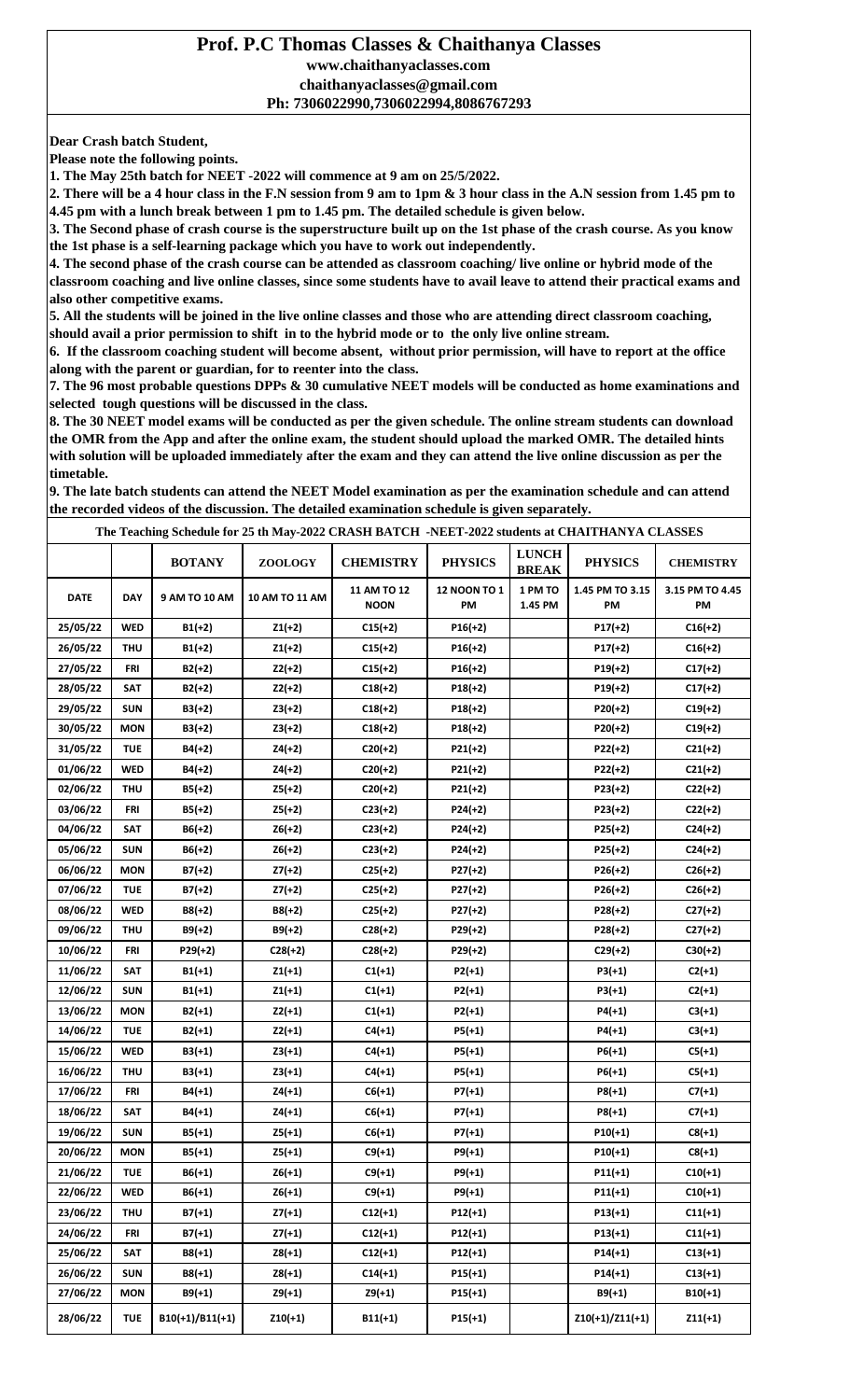The NEET model examinations & discussions will continue from 29/6/2022 to 16/7/2022, See the detailed Examination shedule separately given.You are requested to follow the teaching and examination schedule both the Dpp & NEET models systematically. Work out the NEET models in advance, if possible. This advanced preparation will definetly help you to get a very good score in the NEET-2022 examination. Revise and up to date the chapters using the recorded videos using the App.

Please follow the steps given below before attempting the Tests.

1) A very systematic and detailed study of the corresponding NCERT chapters. The importance of NCERT can not be emphasized more especially for NEET students.

2) Revise all the BASE MATERIAL questions, PYQ's and most probable questions using the Chaithanya Classroom , the learning APP.

3) Watch the 1.5 to 2 hr RAPID REVISION VIDEO associated with every chapter.

Make sure you follow the above steps to holistically cover the portions for a MODEL Exam before attempting it.

#### **EXAMINATION SCHEDULE**

There will be 30 questions Chapterwise Daily Practice Paper (DPP)s as per the schedule (Home assignment). For Full length cumulative NEET Model home exams, portions will be tested cumulatively i.e. there will be some questions from the syllabus of previous tests in the upcoming tests. This will ensure a constant revision of the already covered chapters.

-The NEET model exam will have 50 Questions from each subject, a total of 200Q, 200 mins time.

#### **DOUBT CLEARANCE:**

The classroom coaching opting students can meet the faculties and can clear their doubts and all the students can use the chat box, or Q&A or E-mail or WhatsApp for clearing their doubts. The classroom coaching students can register their doubts at the office.

#### **"OPTIMISM IS THE FAITH THAT LEADS TO ACHIEVEMENT. NOTHING CAN BE DONE WITHOUT HOPE AND CONFIDENCE."**

#### **- HELEN KELLER.**

 *Always remember ''there is no substitute for hardwork and no short cut to success"*

Wishing you God's grace in abundance,

Course Co ordinator

Thomas Johnson Prof.Paul V Panikulam, Prof. P.C.Thomas & Prof.(Dr.)K.T.Johnson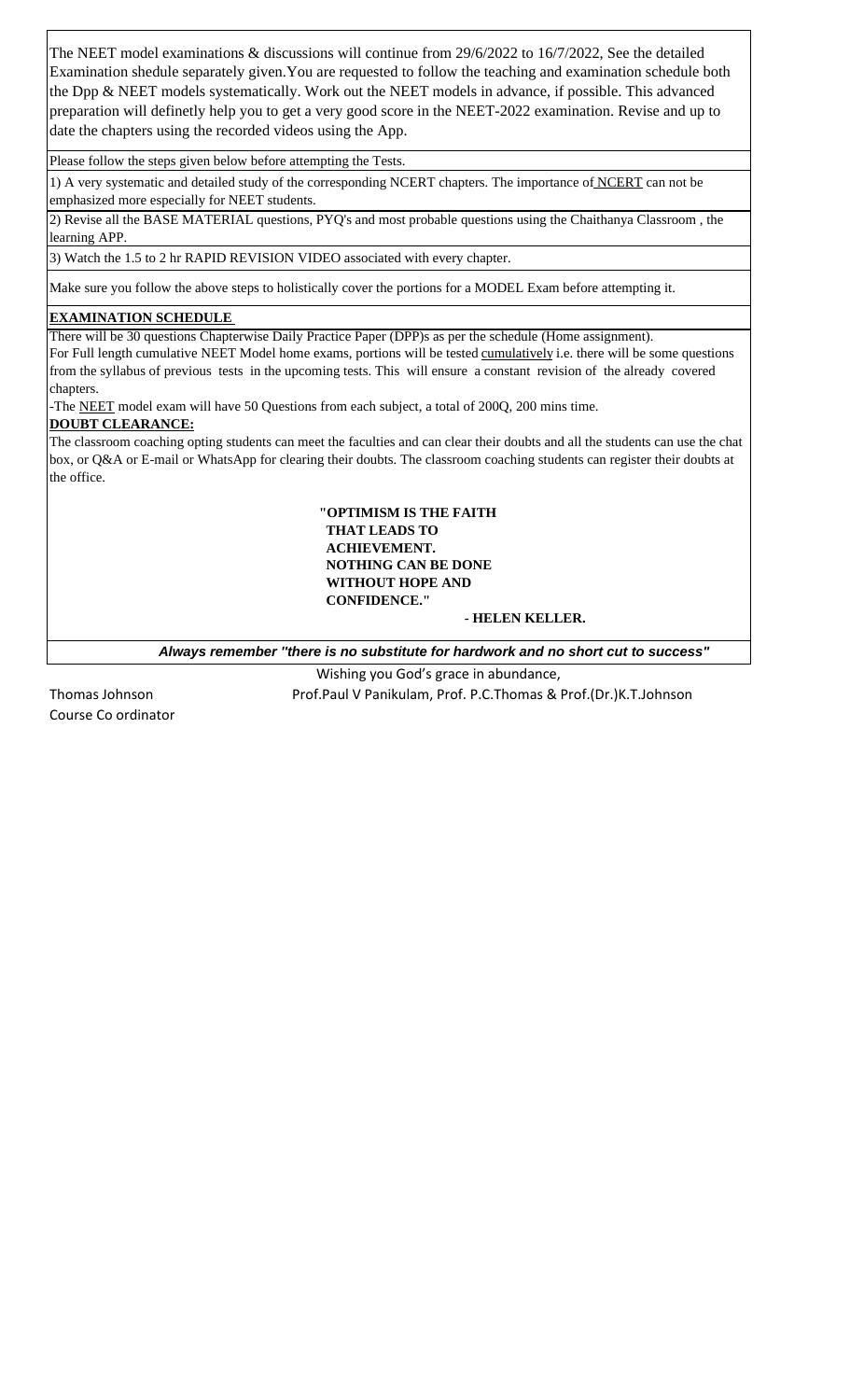## **Chaithanya Classes & Prof. P. C. Thomas Classes**

**Kammath Lane, Sankarayya Road,West fort, Trichur-4**

**E-mail : chaithanyaclasses@gmail.com, Website : www.chaithanyaclasses.com**

**PH: 8086767293, 7306022990, 7306022994**

**HOME ASSIGNMENT & EXAMINATION SCHEDULE FOR 25th MAY-2022 CRASH BATCH FOR NEET-2022 STUDENTS AT CHAITHANYA**

|             |            |                                                                                            |                                                                                                                      | <b>CLASSES</b><br>HOME ASSIGNMENT DPP, HOME EXAMS NEET MODELS, CLASSROOM EXAMS NEET MODELS & DISCUSSION SCHEDULE<br>FROM 25/5/2022 TO 17/7/2022 |                          |                                                        |               |
|-------------|------------|--------------------------------------------------------------------------------------------|----------------------------------------------------------------------------------------------------------------------|-------------------------------------------------------------------------------------------------------------------------------------------------|--------------------------|--------------------------------------------------------|---------------|
| <b>DATE</b> | <b>DAY</b> | Test No.                                                                                   | DPP's-<br><b>HOME</b><br><b>ASSIGNMENT</b>                                                                           | <b>CUMULATIVE NEET MODEL</b><br><b>EXAMINATION</b><br>(HOME EXAM)                                                                               | <b>TIME</b>              | <b>NEET MODEL</b><br><b>NUMBER</b><br><b>CONDUCTED</b> |               |
| 25-05-22    | <b>WED</b> | DPP-51,<br>DPP-52,<br>DPP-53,<br>DPP-54,<br>DPP-55,<br>DPP-56,                             | $P16(+2),$<br>$C15(+2)$ ,<br>$B1(+2),$<br>$Z1(+2)$ ,<br>$P17(+2)$ ,<br>$C16(+2)$ ,                                   |                                                                                                                                                 |                          |                                                        |               |
|             |            | FULL TOPICS NEET MODEL<br><b>EXAMINATION 1</b><br>FULL TOPICS NEET MODEL                   |                                                                                                                      | HOME EXAM(OPTIONAL)                                                                                                                             |                          | NEET MODEL 1                                           |               |
|             |            |                                                                                            | <b>EXAMINATION 2</b>                                                                                                 | HOME EXAM(OPTIONAL)                                                                                                                             |                          | NEET MODEL 2                                           |               |
| 26-05-22    | <b>THU</b> | LE-15                                                                                      |                                                                                                                      | CUMULATIVE NEET MODEL 15                                                                                                                        |                          |                                                        |               |
| 27-05-22    | FRI        |                                                                                            |                                                                                                                      |                                                                                                                                                 | 8 PM TO 11.20 PM         | NEET MODEL 3                                           |               |
|             |            |                                                                                            | FULL TOPICS NEET MODEL<br><b>EXAMINATION 3</b>                                                                       | HOME EXAM(OPTIONAL)                                                                                                                             |                          | <b>NEET MODEL 4</b>                                    |               |
| 28-05-22    | <b>SAT</b> | DPP-57,<br><b>DPP-58</b><br>DPP-59,<br>DPP-60,<br>DPP-61,<br>DPP-62,<br>DPP-63,<br>DPP-64, | $P18(+2),$<br>$C17(+2)$ ,<br>$B2(+2),$<br>$Z2(+2)$ ,<br>$P19(+2)$ ,<br>$C18(+2),$<br>$P20(+2),$<br>$C19(+2)$ ,       |                                                                                                                                                 |                          |                                                        |               |
| 29-05-22    |            | DPP-65,<br><b>DPP-66</b>                                                                   | $B3(+2),$<br>$Z3(+2)$ ,                                                                                              |                                                                                                                                                 |                          |                                                        |               |
|             | <b>SUN</b> | LE-16                                                                                      |                                                                                                                      | CUMULATIVE NEET MODEL 16                                                                                                                        | 8 PM TO 11.20 PM         | <b>NEET MODEL 5</b>                                    |               |
|             |            |                                                                                            | FULL TOPICS NEET MODEL<br>EXAMINATION 4 - HOME EXAM<br>(DETAILED HINTS WITH SOLUTION WILL<br>BE UPLOADING N THE APP) | HOME EXAM(OPTIONAL)                                                                                                                             |                          | <b>NEET MODEL 6</b>                                    |               |
|             |            | $LE-17$                                                                                    |                                                                                                                      | <b>CUMULATIVE NEET MODEL 17</b>                                                                                                                 | 8 PM TO 11.20 PM         | NEET MODEL 7                                           |               |
| 30-05-22    | <b>MON</b> |                                                                                            | FULL TOPICS NEET MODEL<br><b>EXAMINATION 5</b>                                                                       | HOME EXAM(OPTIONAL)                                                                                                                             |                          | <b>NEET MODEL 8</b>                                    |               |
| 31-05-22    | <b>TUE</b> | DPP-67,<br>DPP-68,<br>DPP-69,<br>DPP-70,<br>DPP-71,<br>DPP-72,                             | $B4(+2)$ ,<br>$Z4(+2)$ ,<br>$P21(+2),$<br>$C20(+2)$ ,<br>$P22(+2),$<br>$C21(+2)$ ,                                   |                                                                                                                                                 |                          |                                                        |               |
|             |            | LE-18                                                                                      |                                                                                                                      | <b>CUMULATIVE NEET MODEL 18</b>                                                                                                                 | 8 PM TO 11.20 PM         | <b>NEET MODEL 9</b>                                    |               |
| 01-06-22    |            | <b>WED</b>                                                                                 | $LE-19$                                                                                                              |                                                                                                                                                 | CUMULATIVE NEET MODEL 19 | 8 PM TO 11.20 PM                                       | NEET MODEL 10 |
|             |            |                                                                                            | FULL TOPICS NEET MODEL<br><b>EXAMINATION 6</b>                                                                       | HOME EXAM(OPTIONAL)                                                                                                                             |                          | NEET MODEL 11                                          |               |
| 02-06-22    | <b>THU</b> | $LE-20$                                                                                    |                                                                                                                      | <b>CUMULATIVE NEET MODEL 20</b>                                                                                                                 | 8 PM TO 11.20 PM         | NEET MODEL 12                                          |               |
| 03-06-22    | FRI        | DPP-73,<br><b>DPP-74</b><br>DPP-75,<br>DPP-76,<br>DPP-77,<br>DPP-78,<br>DPP-79,<br>DPP-80. | $B5(+2),$<br>$Z5(+2)$ ,<br>$P23(+2),$<br>$C22(+2),$<br>$P24(+2),$<br>$C23(+2)$ ,<br>$B6(+2)$ ,<br>$Z6(+2)$ ,         |                                                                                                                                                 |                          |                                                        |               |
|             |            | LE-21                                                                                      |                                                                                                                      | <b>CUMULATIVE NEET MODEL 21</b>                                                                                                                 | 8 PM TO 11.20 PM         | NEET MODEL 13                                          |               |
|             |            | FULL TOPICS NEET MODEL<br><b>EXAMINATION 7</b>                                             |                                                                                                                      | HOME EXAM(OPTIONAL)                                                                                                                             |                          | NEET MODEL 14                                          |               |
|             |            | $LE-22$                                                                                    |                                                                                                                      | CUMULATIVE NEET MODEL 22                                                                                                                        | 8 PM TO 11.20 PM         | NEET MODEL 15                                          |               |
| 04-06-22    | <b>SAT</b> | DPP-81,<br>DPP-82,                                                                         | $P25(+2)$ ,<br>$C24(+2),$                                                                                            |                                                                                                                                                 |                          |                                                        |               |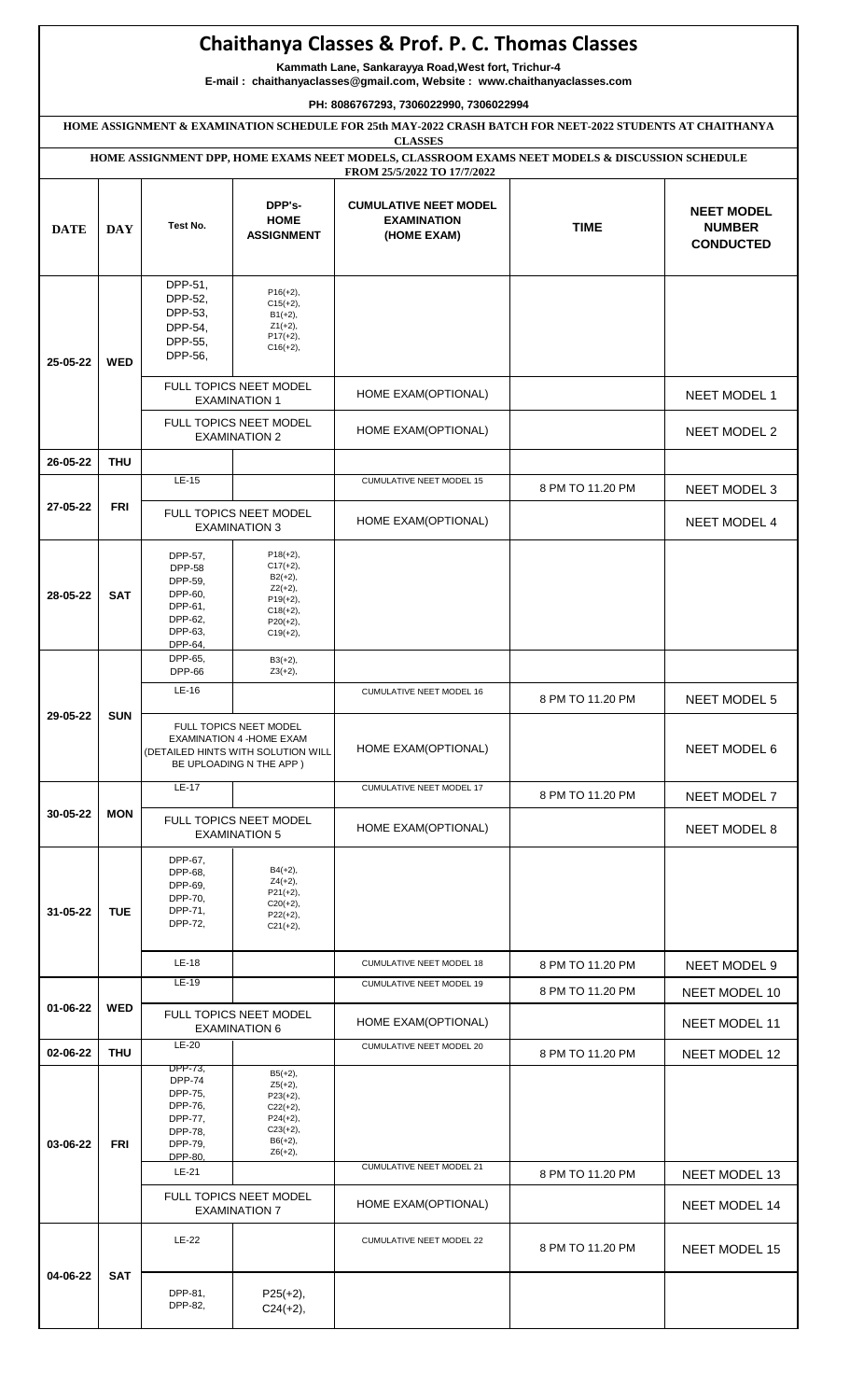| <b>DATE</b> | <b>DAY</b> | Test No.                                                       | DPP's-<br><b>HOME</b><br><b>ASSIGNMENT</b>                                                                                  | <b>CUMULATIVE NEET MODEL</b><br><b>EXAMINATION</b><br>(HOME EXAM) | <b>TIME</b>      | <b>NEET MODEL</b><br><b>NUMBER</b><br><b>CONDUCTED</b> |
|-------------|------------|----------------------------------------------------------------|-----------------------------------------------------------------------------------------------------------------------------|-------------------------------------------------------------------|------------------|--------------------------------------------------------|
| 05-06-22    |            | LE-23,                                                         |                                                                                                                             | CUMULATIVE NEET MODEL 23                                          | 8 PM TO 11.20 PM | NEET MODEL 16                                          |
|             | <b>SUN</b> | <b>LE-24</b>                                                   |                                                                                                                             | <b>CUMULATIVE NEET MODEL 24</b><br>(HOME EXAM-OPTIONAL)           |                  | <b>NEET MODEL 17</b>                                   |
|             |            |                                                                | FULL TOPICS NEET MODEL<br><b>EXAMINATION 8-HOME EXAM</b><br>(DETAILED HINTS WITH SOLUTION<br>WILL BE UPLOADING N THE APP)   | HOME EXAM(OPTIONAL)                                               |                  | <b>NEET MODEL 18</b>                                   |
| 06-06-22    | <b>MON</b> | DPP-83,<br>DPP-84,<br>DPP-85,<br>DPP-86,<br>DPP-87,<br>DPP-88, | $B7(+2),$<br>$Z7(+2),$<br>$C25(+2)$<br>$C26(+2)$ ,<br>$P26(+2),$<br>$P27(+2),$                                              |                                                                   |                  |                                                        |
|             |            | LE-25,                                                         |                                                                                                                             | <b>CUMULATIVE NEET MODEL 25</b>                                   | 8 PM TO 11.20 PM | NEET MODEL 19                                          |
|             |            |                                                                | FULL TOPICS NEET MODEL<br><b>EXAMINATION 9</b>                                                                              | HOME EXAM(OPTIONAL)                                               |                  | <b>NEET MODEL 20</b>                                   |
| 07-06-22    | <b>TUE</b> | DPP-89,<br>DPP-90,<br>DPP-91,                                  | $B8(+2)$ ,<br>$C27(+2),$<br>$P28(+2)$                                                                                       |                                                                   |                  |                                                        |
|             |            | LE-26                                                          |                                                                                                                             | <b>CUMULATIVE NEET MODEL 26</b>                                   | 8 PM TO 11.20 PM | NEET MODEL 21                                          |
|             |            | DPP-92,<br>DPP-93,                                             | $B9(+2)$ ,<br>$C28(+2)$ ,                                                                                                   |                                                                   |                  |                                                        |
|             |            | <b>LE-27</b>                                                   |                                                                                                                             | <b>CUMULATIVE NEET MODEL 27</b>                                   | 8 PM TO 11.20 PM | NEET MODEL 22                                          |
| 08-06-22    | <b>WED</b> | FULL TOPICS NEET MODEL<br><b>EXAMINATION 10</b>                |                                                                                                                             | HOME EXAM(OPTIONAL)                                               |                  | NEET MODEL 23                                          |
|             |            |                                                                | NEET MODEL BASED ON UNIT 5                                                                                                  | HOME EXAM(OPTIONAL)                                               |                  | NEET MODEL 24                                          |
|             | <b>THU</b> | DPP-94,<br>DPP-95,                                             | $P29(+2),$<br>$C29(+2),$                                                                                                    |                                                                   |                  |                                                        |
| 09-06-22    |            | <b>LE-28</b>                                                   |                                                                                                                             | CUMULATIVE NEET MODEL 28                                          | 8 PM TO 11.20 PM | NEET MODEL 25                                          |
|             |            |                                                                | NEET MODEL BASED ON UNIT 6                                                                                                  | HOME EXAM(OPTIONAL)                                               |                  | NEET MODEL 26                                          |
|             | <b>FRI</b> | DPP-96,                                                        | $C30(+2)$ ,                                                                                                                 |                                                                   |                  |                                                        |
|             |            | LE-29                                                          |                                                                                                                             | CUMULATIVE NEET MODEL 29                                          | 8 PM TO 11.20 PM | NEET MODEL 27                                          |
| 10-06-22    |            | FULL TOPICS NEET MODEL<br><b>EXAMINATION 11</b>                |                                                                                                                             | HOME EXAM(OPTIONAL)                                               |                  | NEET MODEL 28                                          |
|             |            | LE-30                                                          |                                                                                                                             | CUMULATIVE NEET MODEL 30                                          | 8 PM TO 11.20 PM | NEET MODEL 29                                          |
|             |            |                                                                | NEET MODEL BASED ON UNIT 7                                                                                                  | HOME EXAM(OPTIONAL)                                               |                  | NEET MODEL 30                                          |
| 11-06-22    | <b>SAT</b> | DPP-1,<br>DPP-2,<br>DPP-3,<br>DPP-4,<br>DPP-5,<br>DPP-6,       | $P2(+1),$<br>$C1(+1),$<br>$B1(+1),$<br>$Z1(+1),$<br>$P3(+1),$<br>$C2(+1),$                                                  |                                                                   |                  |                                                        |
|             |            |                                                                | NEET MODEL BASED ON UNIT 8                                                                                                  | HOME EXAM(OPTIONAL)                                               |                  | NEET MODEL 31                                          |
|             |            | $LE-1$                                                         |                                                                                                                             | CUMULATIVE NEET MODEL 1                                           | 8 PM TO 11.20 PM | NEET MODEL 32                                          |
| 12-06-22    | <b>SUN</b> |                                                                | FULL TOPICS NEET MODEL<br><b>EXAMINATION 12-HOME EXAM</b><br>(DETAILED HINTS WITH SOLUTION<br>WILL BE UPLOADING IN THE APP) | HOME EXAM(OPTIONAL)                                               |                  | NEET MODEL-33                                          |
| 13-06-22    | <b>MON</b> | DPP-7,<br>DPP-8<br>DPP-9,<br>DPP-10,                           | $P4(+1),$<br>$C3(+1),$<br>$B2(+1),$<br>$Z2(+1)$                                                                             |                                                                   |                  |                                                        |
|             |            |                                                                | FULL TOPICS NEET MODEL<br><b>EXAMINATION 13</b>                                                                             | HOME EXAM(OPTIONAL)                                               |                  | NEET MODEL-34                                          |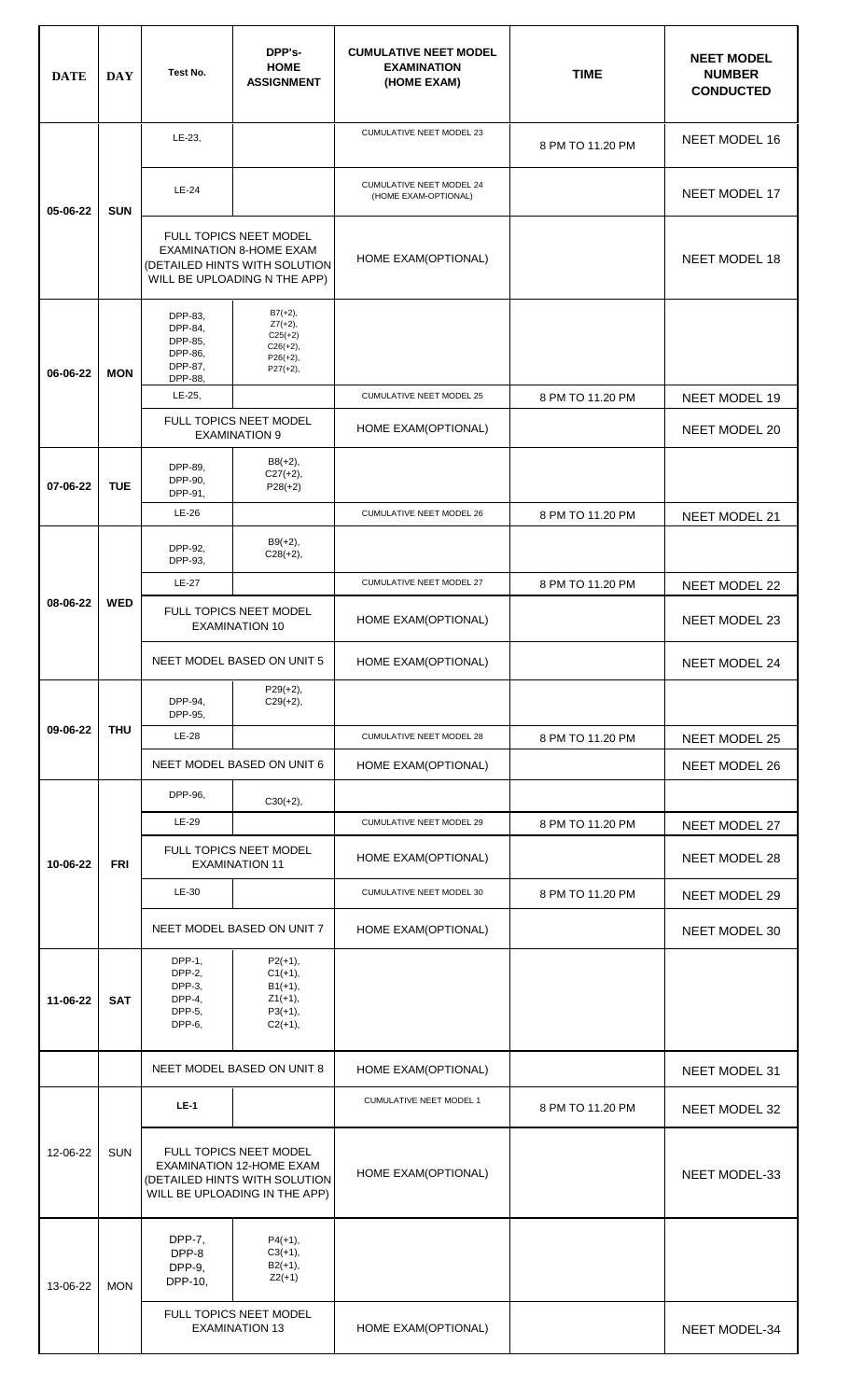| <b>DATE</b>            | <b>DAY</b> | Test No.                                                                             | DPP's-<br><b>HOME</b><br><b>ASSIGNMENT</b>                                                                                 | <b>CUMULATIVE NEET MODEL</b><br><b>EXAMINATION</b><br>(HOME EXAM) | <b>TIME</b>      | <b>NEET MODEL</b><br><b>NUMBER</b><br><b>CONDUCTED</b> |
|------------------------|------------|--------------------------------------------------------------------------------------|----------------------------------------------------------------------------------------------------------------------------|-------------------------------------------------------------------|------------------|--------------------------------------------------------|
| 14-06-22               | <b>TUE</b> | DPP-11,<br>DPP-12,<br>DPP-13,<br>DPP-14,<br>DPP-15,<br><b>DPP-16</b>                 | $B3(+1),$<br>$Z3(+1),$<br>$P5(+1),$<br>$C4(+1),$<br>$P6(+1),$<br>$C5(+1)$                                                  |                                                                   |                  |                                                        |
|                        |            | <b>LE-2</b>                                                                          |                                                                                                                            | <b>CUMULATIVE NEET MODEL 2</b>                                    | 8 PM TO 11.20 PM | NEET MODEL 35                                          |
|                        |            | $LE-3$                                                                               |                                                                                                                            | <b>CUMULATIVE NEET MODEL 3</b>                                    | 8 PM TO 11.20 PM | NEET MODEL 36                                          |
| 15-06-22               | WED        |                                                                                      | FULL TOPICS NEET MODEL<br><b>EXAMINATION 14</b>                                                                            | HOME EXAM(OPTIONAL)                                               |                  | NEET MODEL-37                                          |
| 16-06-22               | <b>THU</b> | $LE-4$                                                                               |                                                                                                                            | <b>CUMULATIVE NEET MODEL 4</b>                                    | 8 PM TO 11.20 PM | NEET MODEL-38                                          |
| 17-06-22               | <b>FRI</b> | DPP-17,<br>DPP-18,<br>DPP-19,<br>DPP-20,<br>DPP-21,<br>DPP-22,                       | $B4(+1),$<br>$Z4(+1)$<br>$P7(+1),$<br>$C6(+1),$<br>$P8(+1),$<br>$C7(+1),$<br><b>FULL TOPICS NEET MODEL</b>                 |                                                                   |                  |                                                        |
|                        |            |                                                                                      | <b>EXAMINATION 15</b>                                                                                                      | HOME EXAM(OPTIONAL)                                               |                  | NEET MODEL-39                                          |
| 18-06-22               | <b>SAT</b> | $LE-5$                                                                               |                                                                                                                            | <b>CUMULATIVE NEET MODEL 5</b>                                    | 8 PM TO 11.20 PM | NEET MODEL 40                                          |
|                        |            | DPP-23,<br><b>DPP-24</b>                                                             | $P9(+1),$<br>$C8(+1),$                                                                                                     |                                                                   |                  |                                                        |
| 19-06-22               | <b>SUN</b> | $LE-6$                                                                               |                                                                                                                            | CUMULATIVE NEET MODEL 6                                           | 8 PM TO 11.20 PM | NEET MODEL 41                                          |
|                        |            |                                                                                      | FULL TOPICS NEET MODEL<br><b>EXAMINATION 16-HOME EXAM</b><br>(DETAILED HINTS WITH SOLUTION<br>WILL BE UPLOADING N THE APP) | HOME EXAM(OPTIONAL)                                               |                  | NEET MODEL-42                                          |
| 20-06-22               | <b>MON</b> | DPP-25,<br>DPP-26,<br>DPP-27,<br>DPP-28,<br>DPP-29,<br>DPP-30,                       | $B5(+1),$<br>$Z5(+1),$<br>$B6(+1),$<br>$Z6(+1)$<br>$P10(+1),$<br>$C9(+1)$ ,                                                |                                                                   |                  |                                                        |
|                        |            |                                                                                      | FULL TOPICS NEET MODEL<br><b>EXAMINATION 17</b>                                                                            | HOME EXAM(OPTIONAL)                                               |                  | <b>NEET MODEL-43</b>                                   |
| 21-06-22               | <b>TUE</b> | $LE-7$                                                                               |                                                                                                                            | CUMULATIVE NEET MODEL 7                                           | 8 PM TO 11.20 PM | NEET MODEL 44                                          |
| 22-06-22               | <b>WED</b> | DPP-31,<br>DPP-32,<br>DPP-33,<br>DPP-34,<br>DPP-35,<br>DPP-36,<br>DPP-37,<br>DPP-38, | $B7(+1),$<br>$Z7(+1)$<br>$P11(+1),$<br>$C10(+1)$ ,<br>$P12(+1),$<br>$C11(+1)$ ,<br>$P13(+1)$ ,<br>$C12(+1)$ ,              |                                                                   |                  |                                                        |
|                        |            | $LE-8$                                                                               | <b>CUMULATIVE NEET MODEL 8</b>                                                                                             | 8 PM TO 11.20 PM                                                  | NEET MODEL 45    |                                                        |
|                        |            |                                                                                      | FULL TOPICS NEET MODEL<br><b>EXAMINATION 18</b>                                                                            | HOME EXAM(OPTIONAL)                                               |                  | <b>NEET MODEL-46</b>                                   |
| 23-06-22               | <b>THU</b> | $LE-9$<br>LE-10                                                                      |                                                                                                                            | CUMULATIVE NEET MODEL 9                                           | 8 PM TO 11.20 PM | NEET MODEL47                                           |
|                        |            |                                                                                      |                                                                                                                            | CUMULATIVE NEET MODEL 10                                          | 8 PM TO 11.20 PM | NEET MODEL 48                                          |
| <b>FRI</b><br>24-06-22 |            | FULL TOPICS NEET MODEL<br><b>EXAMINATION 19</b>                                      | HOME EXAM(OPTIONAL)                                                                                                        |                                                                   | NEET MODEL-49    |                                                        |
| 25-06-22               |            | LE-11                                                                                |                                                                                                                            | CUMULATIVE NEET MODEL 11                                          | 8 PM TO 11.20 PM | NEET MODEL 50                                          |
|                        | SAT        | DPP-39,<br>DPP-40,<br>DPP-41,<br>DPP-42,<br>DPP-43,<br>DPP-44,                       | $B8(+1),$<br>$Z8(+1)$<br>$P14(+1),$<br>$C13(+1),$<br>$P15(+1),$<br>$C14(+1),$                                              |                                                                   |                  |                                                        |
|                        |            |                                                                                      | NEET MODEL BASED ON UNIT 1                                                                                                 | HOME EXAM(OPTIONAL)                                               |                  | NEET MODEL 51                                          |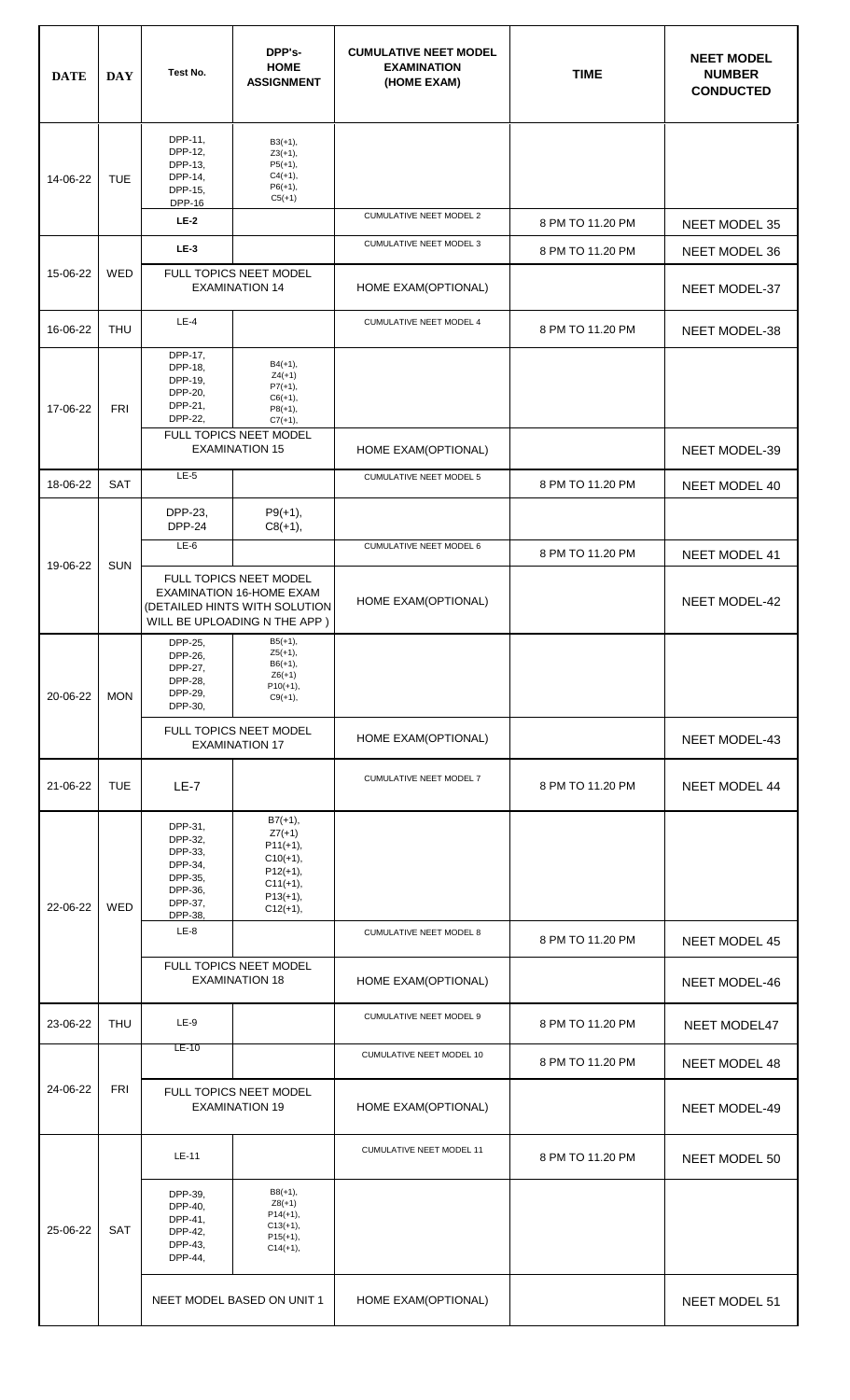| <b>DATE</b> | <b>DAY</b> | Test No.                                                                                                                                          | DPP's-<br><b>HOME</b><br><b>ASSIGNMENT</b>      | <b>CUMULATIVE NEET MODEL</b><br><b>EXAMINATION</b><br>(HOME EXAM) | <b>TIME</b>             | <b>NEET MODEL</b><br><b>NUMBER</b><br><b>CONDUCTED</b> |  |
|-------------|------------|---------------------------------------------------------------------------------------------------------------------------------------------------|-------------------------------------------------|-------------------------------------------------------------------|-------------------------|--------------------------------------------------------|--|
|             |            | DPP-45,<br>DPP-46,                                                                                                                                | $B9(+1),$<br>$Z9(+1)$ ,                         |                                                                   |                         |                                                        |  |
|             |            | LE-12                                                                                                                                             |                                                 | CUMULATIVE NEET MODEL 12                                          | 8 PM TO 11.20 PM        | NEET MODEL 52                                          |  |
| 26-06-22    | <b>SUN</b> | FULL TOPICS NEET MODEL<br>EXAMINATION 20-HOME EXAM<br>(DETAILED HINTS WITH SOLUTION<br>WILL BE UPLOADING N THE APP)<br>NEET MODEL BASED ON UNIT 2 |                                                 | HOME EXAM(OPTIONAL)                                               |                         | NEET MODEL-53                                          |  |
|             |            |                                                                                                                                                   |                                                 | HOME EXAM(OPTIONAL)                                               |                         | <b>NEET MODEL 54</b>                                   |  |
|             |            | LE-13                                                                                                                                             |                                                 | <b>CUMULATIVE NEET MODEL 13</b>                                   | 8 PM TO 11.20 PM        | NEET MODEL 55                                          |  |
|             |            | DPP-47,<br><b>DPP-48</b>                                                                                                                          | $B10(+1),$<br>$Z10(+1)$                         |                                                                   |                         |                                                        |  |
| 27-06-22    | <b>MON</b> |                                                                                                                                                   | FULL TOPICS NEET MODEL<br><b>EXAMINATION 21</b> | HOME EXAM(OPTIONAL)                                               |                         | NEET MODEL-56                                          |  |
|             |            |                                                                                                                                                   | NEET MODEL BASED ON UNIT 3                      | HOME EXAM(OPTIONAL)                                               |                         | NEET MODEL 57                                          |  |
|             |            | DPP-49,<br>DPP-50                                                                                                                                 | $B11(+1),$<br>$Z11(+1),$                        |                                                                   |                         |                                                        |  |
| 28-06-22    | <b>TUE</b> | $LE-14$                                                                                                                                           |                                                 | CUMULATIVE NEET MODEL 14                                          | 8 PM TO 11.20 PM        | NEET MODEL 58                                          |  |
|             |            |                                                                                                                                                   | NEET MODEL BASED ON UNIT 4                      | HOME EXAM(OPTIONAL)                                               |                         | NEET MODEL 59                                          |  |
| <b>DATE</b> | <b>DAY</b> | <b>FULL TOPICS NEET MODELS</b>                                                                                                                    |                                                 | <b>DISCUSSION TIME</b>                                            | <b>EXAMINATION TIME</b> | <b>NEET MODEL</b><br><b>NUMBER</b><br><b>CONDUCTED</b> |  |
| 29-06-22    | <b>WED</b> | FULL TOPICS NEET MODEL<br><b>EXAMINATION 22</b><br>(CLASSROOM EXAMINATION)                                                                        |                                                 |                                                                   | 1.30 PM TO 4.50 PM      | NEET MODEL-60                                          |  |
| 30-06-22    | <b>THU</b> |                                                                                                                                                   |                                                 | 9 AM TO 1 PM<br>(CLASSROOM DISCUSSION)                            |                         |                                                        |  |
| 01-07-22    | <b>FRI</b> | FULL TOPICS NEET MODEL<br><b>EXAMINATION 23</b><br>(CLASSROOM EXAMINATION)                                                                        |                                                 |                                                                   | 1.45 PM TO 5.05 PM      | NEET MODEL-61                                          |  |
| 02-07-22    | <b>SAT</b> |                                                                                                                                                   |                                                 | 9 AM TO 1 PM<br>(CLASSROOM DISCUSSION)                            |                         |                                                        |  |
| 03-07-22    | <b>SUN</b> | FULL TOPICS NEET MODEL<br><b>EXAMINATION 24-HOME EXAM</b><br>(DETAILED HINTS WITH SOLUTION<br>WILL BE UPLOADING AT 4.50 PM)                       |                                                 |                                                                   | 1.30 PM TO 4.50 PM      | NEET MODEL-62                                          |  |
| 04-07-22    | <b>MON</b> | FULL TOPICS NEET MODEL<br><b>EXAMINATION 25</b><br>(CLASSROOM EXAMINATION)                                                                        |                                                 |                                                                   | 1.30 PM TO 4.50 PM      | NEET MODEL-63                                          |  |
| 05-07-22    | <b>TUE</b> |                                                                                                                                                   |                                                 | 9 AM TO 1 PM<br>(CLASSROOM DISCUSSION)                            |                         |                                                        |  |
| 06-07-22    | <b>WED</b> | FULL TOPICS NEET MODEL<br><b>EXAMINATION 26</b><br>(CLASSROOM EXAMINATION)                                                                        |                                                 |                                                                   | 1.30 PM TO 4.50 PM      | NEET MODEL-64                                          |  |
| 07-07-22    | <b>THU</b> |                                                                                                                                                   |                                                 | 9 AM TO 1 PM<br>(CLASSROOM DISCUSSION)                            |                         |                                                        |  |
| 08-07-22    | <b>FRI</b> | FULL TOPICS NEET MODEL<br><b>EXAMINATION 27</b><br>(CLASSROOM EXAMINATION)                                                                        |                                                 |                                                                   | 1.45 PM TO 5.05 PM      | NEET MODEL-65                                          |  |
| 09-07-22    | SAT        |                                                                                                                                                   |                                                 | 9 AM TO 1 PM<br>(CLASSROOM DISCUSSION)                            |                         |                                                        |  |
| 10-07-22    | SUN        | STUDY HOLIDAY                                                                                                                                     |                                                 |                                                                   |                         |                                                        |  |